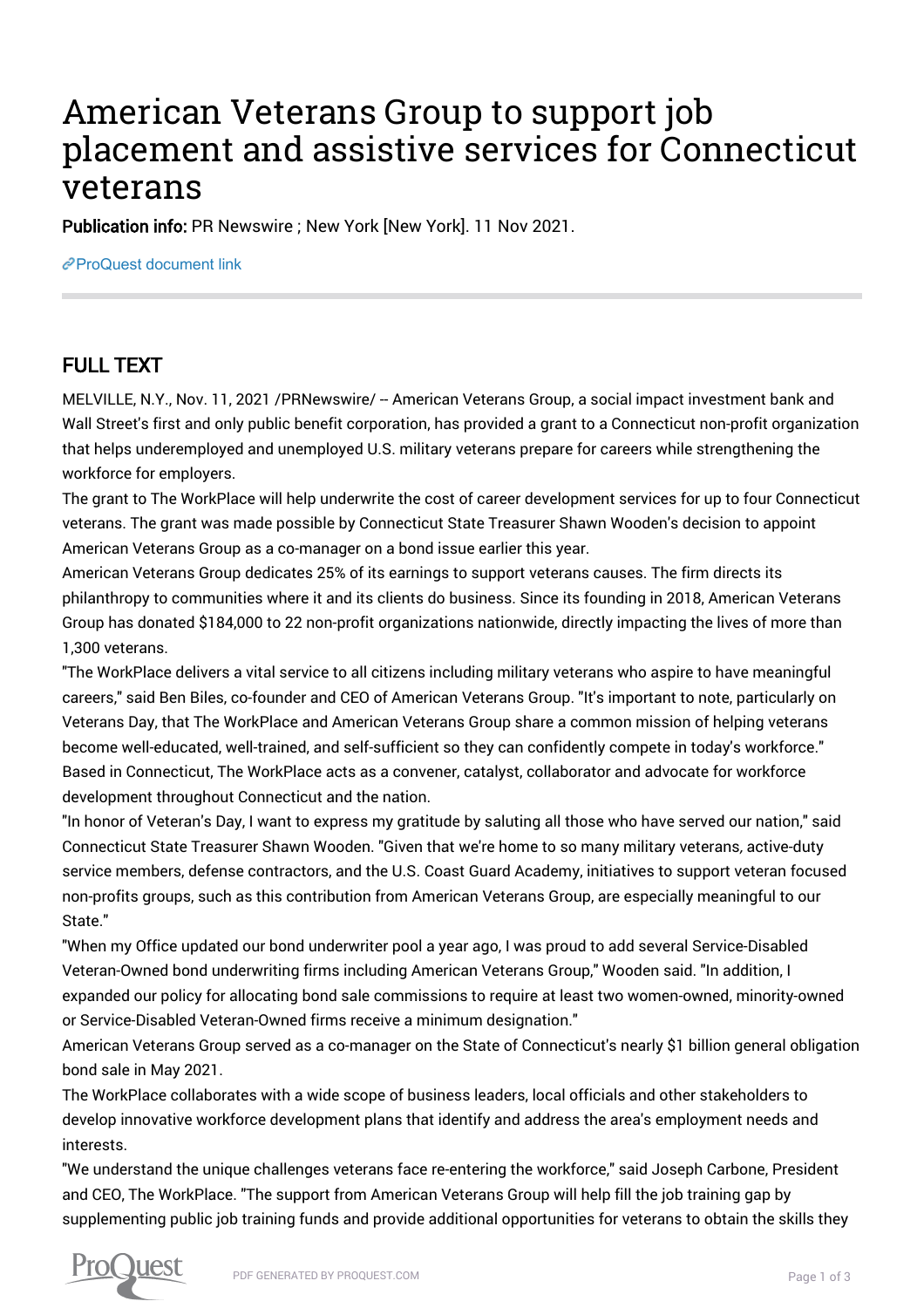#### need to secure employment."

#### About American Veterans Group

American Veterans Group, PBC, is a military veteran-owned, social impact-focused broker dealer that delivers value to institutional clients while providing meaningful philanthropic support to the military veteran community. The company reinvests 25% of its earnings in national and local military veteran nonprofit organizations that provide worthy services and support to one of America's most vulnerable, at-risk populations. As Wall Street's only public benefit corporation, American Veterans Group empowers institutional clients to partner in its social mission while enabling them to remain focused on key business objectives and goals. To learn more about American Veterans Group, visit their website at www.americanvetsgroup.com.

#### About The WorkPlace

The WorkPlace conducts comprehensive planning, and coordinates regional workforce development policy and programs to prepare people for careers while strengthening the workforce for employers. As a national leader in the field, The WorkPlace regularly shares ideas and best practices with lawmakers, foundations, think tanks and other workforce development organizations around the country.

#### Media Contacts:

### For American Veterans Group

Mark Kroeger The Boldsquare Group (513) 236-3109 mark@boldsquare.com The WorkPlace Tom Long SVP Communications (203) 610-8528 tlong@workplace.org State of Connecticut Michelle Woods Matthews Press Secretary (860) 502-5499 michelle.woods-matthews@ct.gov View original content:https://www.prnewswire.com/news-releases/american-veterans-group-to-support-jobplacement-and-assistive-services-for-connecticut-veterans-301422118.html SOURCE American Veterans Group CREDIT: American Veterans Group

## DETAILS

| Subject:                       | Careers; Defense contracts; Veterans organizations; Social impact; Underwriting;<br>Armed forces; Profits; Nonprofit organizations; Workforce |
|--------------------------------|-----------------------------------------------------------------------------------------------------------------------------------------------|
| <b>Business indexing term:</b> | Subject: Careers Underwriting Profits Workforce; Industry: 92314 : Administration of<br>Veterans' Affairs 92811 : National Security           |
| Location:                      | <b>Connecticut United States-US</b>                                                                                                           |
| <b>Classification:</b>         | 92314: Administration of Veterans' Affairs; 92811: National Security                                                                          |